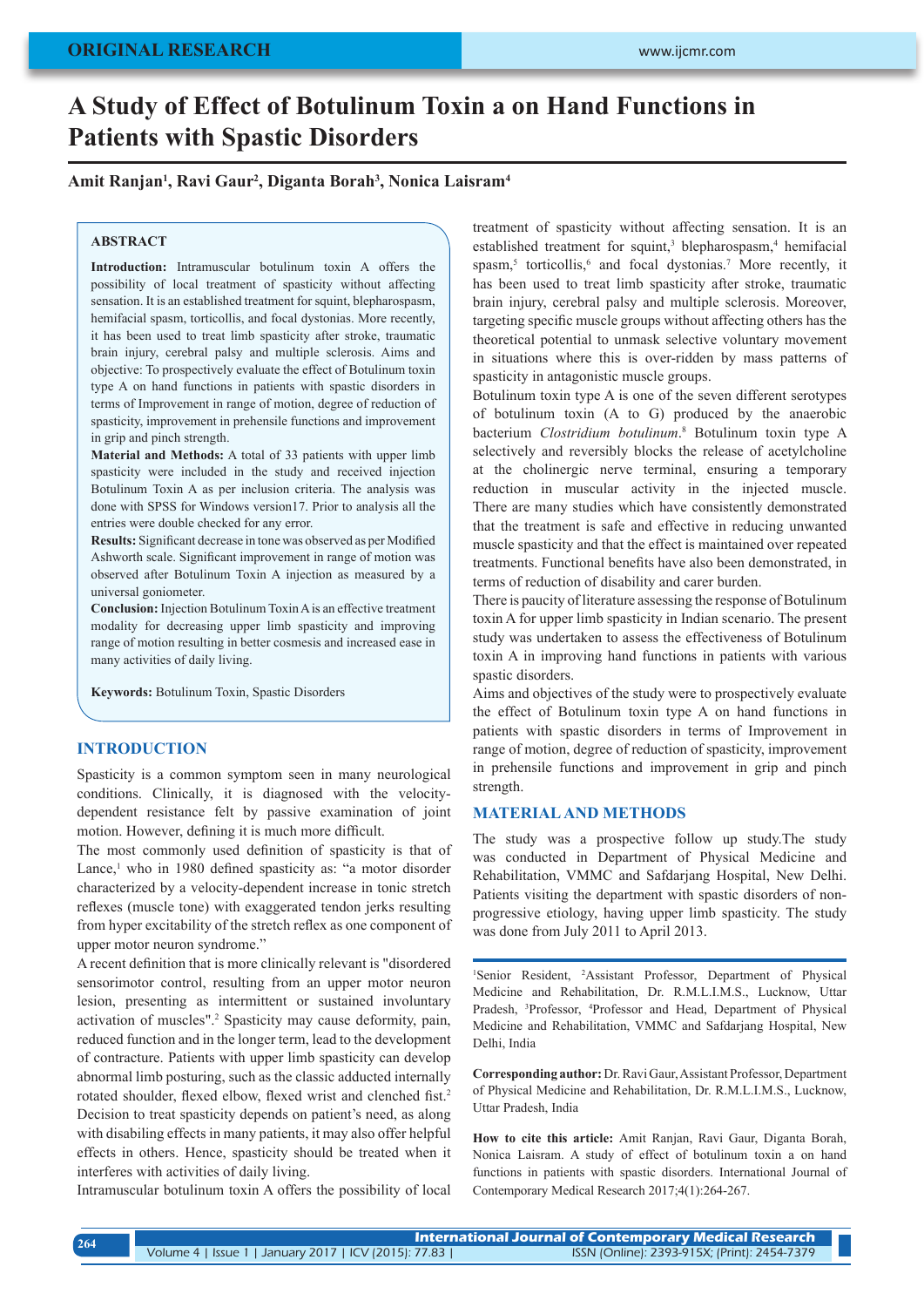## **Inclusion Criteria**

- 1 Upper limb spasticity interfering with the activities of daily living, with Modified Ashworth Scale  $\geq 2$ .
- 2 Subjects more than 2 years of age.

## **Exclusion Criteria**

- 1 Unwillingness to participate in the study.
- 2 Contracture in wrist or hand.
- 3 History of previous Botulinum toxin injection in the last 6 months.
- 4 History of surgical procedure performed on the upper limb.
- 5 Severe respiratory or cardiac disease.
- 6 History of allergy/ sensitivity to Botulinum toxin.
- 7 Progressive neurological disorder (e.g., multiple sclerosis).
- 8 Myasthenia Gravis, Eaton-Lambert Syndrome, Amyotrophic Lateral Sclerosis or any other disease that might interfere with neuromuscular function.

A total of 33 patients with upper limb spasticity were included in the study and received injection Botulinum Toxin A as per inclusion criteria. Out of 33 patients, 30 patients completed the study and were followed for three months. A total number of thirty-three (33) subjects satisfying the inclusion criteria were enrolled in the study. Out of these only thirty patients completed three month follow-up period. There were three drop outs in the study. One case did not come for the first follow-up while two other cases did not attended the second follow-up.

## **Various profiles assessed were**

*Demographic profile*

- a. Age
- b. Gender
- c. Socio-economic status

## *Etiological profile*

a. Underlying etiology

## *Outcome measures*

- a. Modified Ashworth Scale
- b. Range of motion

## **STATISTICAL ANALYSIS**

Demographic and clinical information of the subjects were recorded in the proforma and then maintained on the excel software. The analysis was done with SPSS for Windows version17. Prior to analysis all the entries were double checked for any error. Descriptive statistics including mean and standard deviation (SD) were found for each quantitative variable. For nonparametric data, the mean change from baseline was estimated and mean changes at different follow-ups was analyzed using Friedman test followed by Wilcoxon signed ranks test. The results were considered significant at 5% level of significance, i.e.  $p<0.05$ .

## **RESULTS**

Assessment was done at 0 week (pre-injection), 4 weeks and 12 weeks post-injection.

*Tools of measurement used in the study were:* 

- 1 Modified Ashworth Scale The Modified Ashworth scale (MAS) is used as a simple measure of spasticity.
- 2 Range of motion

## **I. Modified ashworth scale**

In table-1 MAS improved by a mean of  $2.0 \pm 0.086$  at four weeks

follow up which was statistically significant ( $p = 0.001$ ). When compared to baseline, there was also statistically significant improvement at 12 weeks follow up by mean of  $0.45 \pm 0.94$  (p = 0.001). Significant increase in MAS was also noted from 4 weeks follow up to 12 weeks with mean difference being 1.55  $\pm 0.94$  (p = 0.001).

As shown in table-2, significant improvement in MAS was seen from baseline to 4 weeks and 12 weeks. Difference in the mean MAS score from baseline to 4 weeks and 12 weeks was  $1.83 \pm 0.14$  and  $0.58 \pm 0.12$  respectively. Mean MAS increased from 4 weeks to 12 weeks with the difference being  $1.24 \pm$ 0.13.

As shown in table-3, MAS improved by a mean of  $1.414 \pm 0.14$ at four weeks follow up which was statistically significant ( $p =$ 0.001). When compared to baseline, there was also statistically significant improvement at 12 weeks follow up by mean of 0.37  $\pm 0.09$  (p = 0.001). There was no decrease in MAS from 4 weeks to 12 weeks follow up.

As shown in table-4, there was a statistically significant improvement in Range of Motion from baseline to 4 weeks follow up  $(-2.133 \pm 0.42, p = 0.0001)$ . Changes in mean Range of Motion from baseline to 12 weeks and 4 weeks to 12 weeks were  $(-1.667 \pm 0.813, p = 0.148)$  and  $(0.467 \pm 0.74, p = 1.00)$ which were not significant**.**

| <b>MAS Mean Difference at different time intervals</b><br>$(n=30)$ |                               |         |  |
|--------------------------------------------------------------------|-------------------------------|---------|--|
| <b>Time interval</b>                                               | <b>MAS</b> Mean<br>difference | p value |  |
| Between baseline and 4 weeks                                       | $2.0 \pm 0.086$               | 0.0001  |  |
| Between 4 weeks and 12 weeks                                       | $1.55 \pm 0.94$               | 0.0001  |  |
| Between baseline and 12 weeks                                      | $0.45 \pm 0.94$               | 0.0001  |  |
| <b>Table-1: MAS for Wrist Flexors</b>                              |                               |         |  |

| <b>MAS Mean Difference at different time intervals</b> |  |
|--------------------------------------------------------|--|
| $(n=30)$                                               |  |

| Time interval                  | <b>MAS</b> Mean<br>difference | P value |  |
|--------------------------------|-------------------------------|---------|--|
| Between baseline and 4 weeks   | $1.83 \pm 0.14$               | 0.0001  |  |
| Between 4 weeks and 12 weeks   | $1.24 \pm 0.13$               | 0.0001  |  |
| Between baseline and 12 weeks  | $0.58 \pm 0.12$               | 0.0001  |  |
| Table-2: MAS for thumb flexors |                               |         |  |

| $MAS$ Mean Difference at different time intervals $(n=30)$ |                                      |         |  |
|------------------------------------------------------------|--------------------------------------|---------|--|
| Time interval                                              | <b>MAS</b> Mean<br><b>Difference</b> | P value |  |
| Between baseline and 4 weeks                               | $1.414 \pm 0.14$                     | 0.0001  |  |
| Between 4 weeks and 12 weeks                               | $1.034 \pm 0.12$                     | 0.0001  |  |
| Between baseline and 12 weeks                              | $0.37 \pm 0.09$                      | 0.0001  |  |
| <b>Table-3:</b> MAS for Finger Flexors                     |                                      |         |  |

**Range of Motion mean difference at different time intervals (n=30)**

| <b>Time Interval</b>            | <b>ROM</b> Mean<br><b>Difference</b> | P value |  |
|---------------------------------|--------------------------------------|---------|--|
| Between baseline and 4 weeks    | $-2.133 \pm 0.42$                    | 0.0001  |  |
| Between 4 weeks and 12 weeks    | $0.467 \pm 0.74$                     | 1.00    |  |
| Between baseline and 12 weeks   | $-1.667 \pm 0.813$                   | 0.148   |  |
| <b>Table-4:</b> Range of motion |                                      |         |  |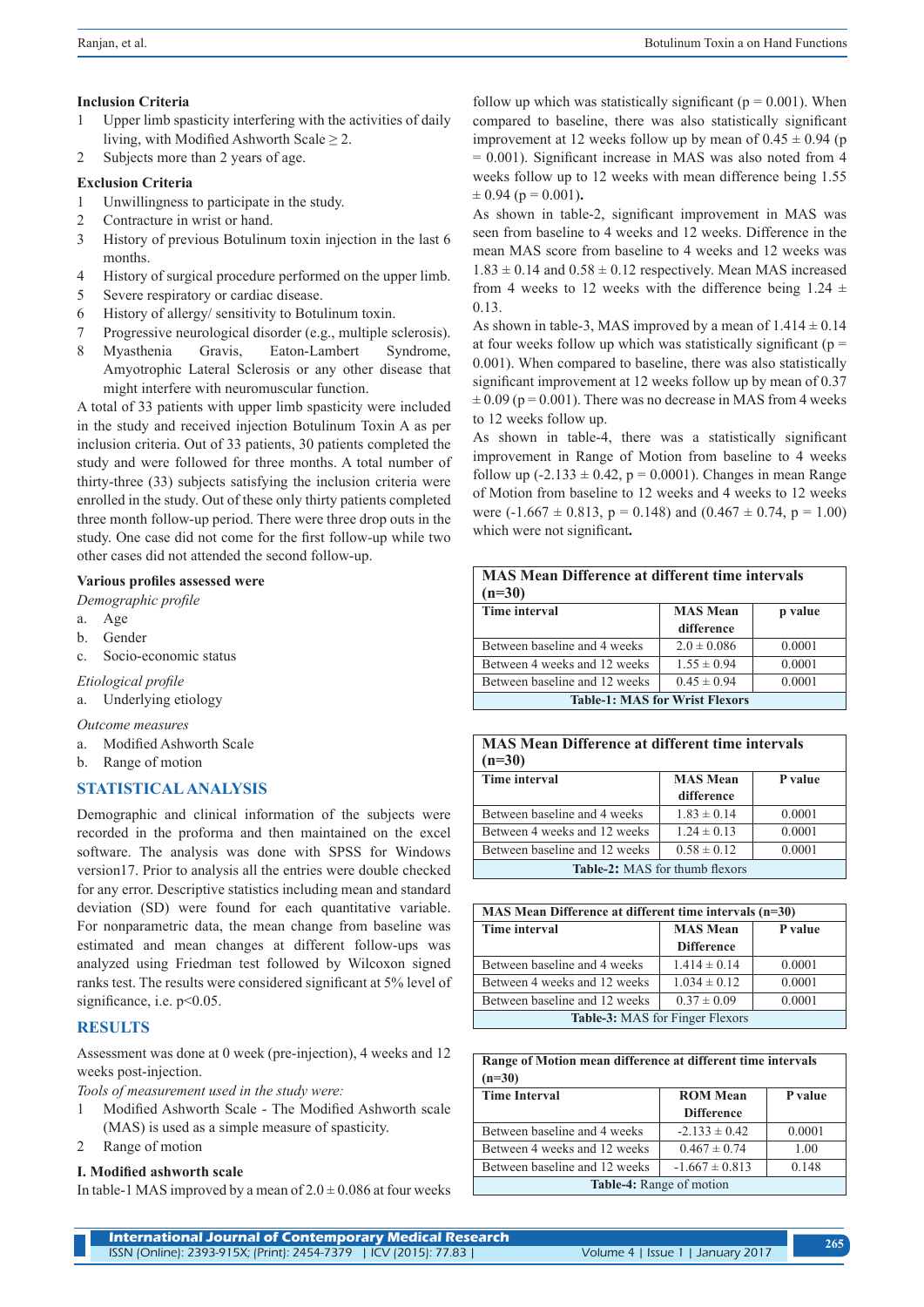## **DISCUSSION**

This study was conducted to examine the effectiveness of Botulinum Toxin A Injection on hand functions in patients 2 years and above with spastic upper limb due to any nonprogressive etiology.

## **Demographic factors**

Average age of patients in our study was  $23.17$  years  $\pm$ 3.576 ranging from 3 to 62 years. Number of males (73%) outnumbered females (27%) in our study. Majority of patients in our study belonged to lower middle (56.67%), upper middle (23.23%) and upper lower (13.33%) socio-economic strata with very few patients in the upper socio-economic strata (6.67%) and no patient from the lower class (0%).

## **Modified Ashworth Scale**

In the study population, MAS score observed at pretreatment was 3.34  $(\pm 0.55)$  in wrist flexors, 3.14  $(\pm 0.78)$  in thumb flexors and  $3.07$  ( $\pm 0.99$ ) in finger flexors. Statistically significant improvement was seen in the MAS score at 1 month and 3 months after intervention.

In Wrist flexors, MAS score decreased to 1.34  $(\pm 0.48)$  at first month and then marginally increased to 1.79  $(\pm 0.41)$  at 3 months. In thumb flexors, MAS score decreased to  $1.31$  ( $\pm$ 0.47) at first month and then marginally increased to 1.89  $(\pm 0.77)$  at 3 months. Similarly, in finger flexors, MAS score decreased to  $1.65(\pm 0.61)$  at first month and then marginally increased to 2.03  $(\pm 0.62)$  at 3 months.

Similar improvements were found by Bakheit et al.<sup>9</sup> (2001) in which Botulinum Toxin A was compared with placebo in 59 patients. He reported significant reduction in the summed MAS score at 4 weeks in the Botulinum Toxin A group as compared with the placebo group ( $p = 0.004$ ). The magnitude of benefit over 16 week follow-up period was significantly reduced for the Botulinum Toxin A group in wrist  $(p=0.004)$  and the finger joints ( $p = 0.001$ ) when compared with placebo.

Simpson et al.<sup>10</sup> (1996) also reported significant tone reduction in Botulinum Toxin A group as compared to placebo. Peak effect was at 2 to 6 weeks post injection that returned to baseline by 10 weeks.

Corry et al.  $(1997)^{11}$  compared the effects of intramuscular Botulinum toxin A with placebo (normal saline**)** in the hemiplegic upper limb of 14 children with cerebral palsy (5 male, 9 female; mean age 9 years). The study showed significant improvement in Modified Ashworth scale in wrist and elbow at follow up period of 2 weeks and 12 weeks. Similar improvement in MAS was also noted by Reiter et al.<sup>12</sup> (1996), Pierson et al.<sup>13</sup> (1997), Sampaio et al.<sup>14</sup> (1997), Rodriquez et al.<sup>15</sup> (2000) and Smith et al.16 (2000).

The results of our study do not match with the study by Fehling et al.17 (2000), a single blind trial on 30 patients with cerebral palsy with spastic hemiplegia which found no statistically significant differences in MAS between treatment and control group at 4 weeks, 12 weeks and 24 weeks post injection.

## **Range of motion**

In the present study, there is marginal but significant improvement in range of motion at 4 weeks post-injection  $(13.63 \pm 4.86$  degrees at pretreatment to  $15.76 \pm 5.33$  degrees after 4 weeks which did not persist till 12 week post intervention  $(14.1 \pm 5.6$  degrees which was statistically insignificant when compared to baseline).

Similar results were shown by Pierson et al.<sup>13</sup> (1996) who reported significant improvement in range of motion in 39 patients with acquired spasticity. Reiter et al.<sup>12</sup> (1996) also observed significant improvement in range of motion at wrist and fingers, the effect apparent after 1 week, peak effect observed within 30 days.

Similar improvements in range of motion were also noted by Smith et al.<sup>16</sup> (2000) who studied the efficacy of Botulinum toxin A in upper limb spasticity after stroke or head injury. Mean increase of 14 degrees in range of motion at wrist was seen which lasted by 12 weeks.

Corry et al.<sup>11</sup> (1997) also observed increase in range of motion at 2 weeks which failed to persist till 12 weeks post-injection in their study of the effect of Botulinum Toxin in hemiplegic upper limb of 14 patients with cerebral palsy. Bakheit et al.<sup>9</sup> (2001) observed no statistically significant difference in range of motion between Botulinum Toxin A group and placebo group at 4 weeks of study. At week 16, significantly greater improvement in ROM was noted in the study group.

Our result differed with Fehling et al.<sup>17</sup> (2000) who reported no significant improvement in range of motion while evaluating the effects of Botulinum Toxin A injection in improving upper extremity function in 30 patients with hemiplegic cerebral palsy.

## **Adverse Effects**

Majority of the patients (25 out of 30 i.e. 83.33%) did not have any complications. Only five out of thirty patients reported side effects after receiving Botulinum Toxin A injection. No major systemic adverse effects were noted in this study.

Soreness at injection site in two patients (6.67%) and transient nausea in one patient (3.33%) was observed in our study. Weakness of previously functionally helpful hook grasp was reported by two patients (6.67%) in our study. Overall, Botulinum Toxin A was found to have no serious adverse effects and was well tolerated.

## **CONCLUSION**

Injection Botulinum Toxin A is an effective treatment modality for decreasing upper limb spasticity and improving range of motion resulting in better cosmesis and increased ease in many activities of daily living. Effect of Injection Botulinum toxin on functional improvement of spastic hand is inconclusive and needs further research. Botulinum Toxin A injection is a useful and safe treatment modality when used judiciously in focal spasticity of upper limbs.

## **REFERENCES**

- 1. Lance J. W. Symposium synopsis. In: Feldman RG, Young RR, Koella WP (editors). Spasticity: Disordered Motor Control. Chicago: Year Book Medical Publishers. 1980; 485-94.
- 2. Das TK, Park DM. Effect of treatment with botulinum toxin on spasticity. Postgrad Med. 1989;65:208-10.
- 3. Scott AB. Botulinum toxin injection of eye muscles to correct strabismus. Trans Am Ophthalmol Soc. 1981;79: 734-70.
- 4. Scott AB, Kennedy RA, Stubbs HA. Botulinum toxin injection as a treatment for blepharospasm. Arch Ophthalmol. 1985;103:347-50.
- 5. Flanders M, Chin D, Boghen D. Botulinum toxin: preferred